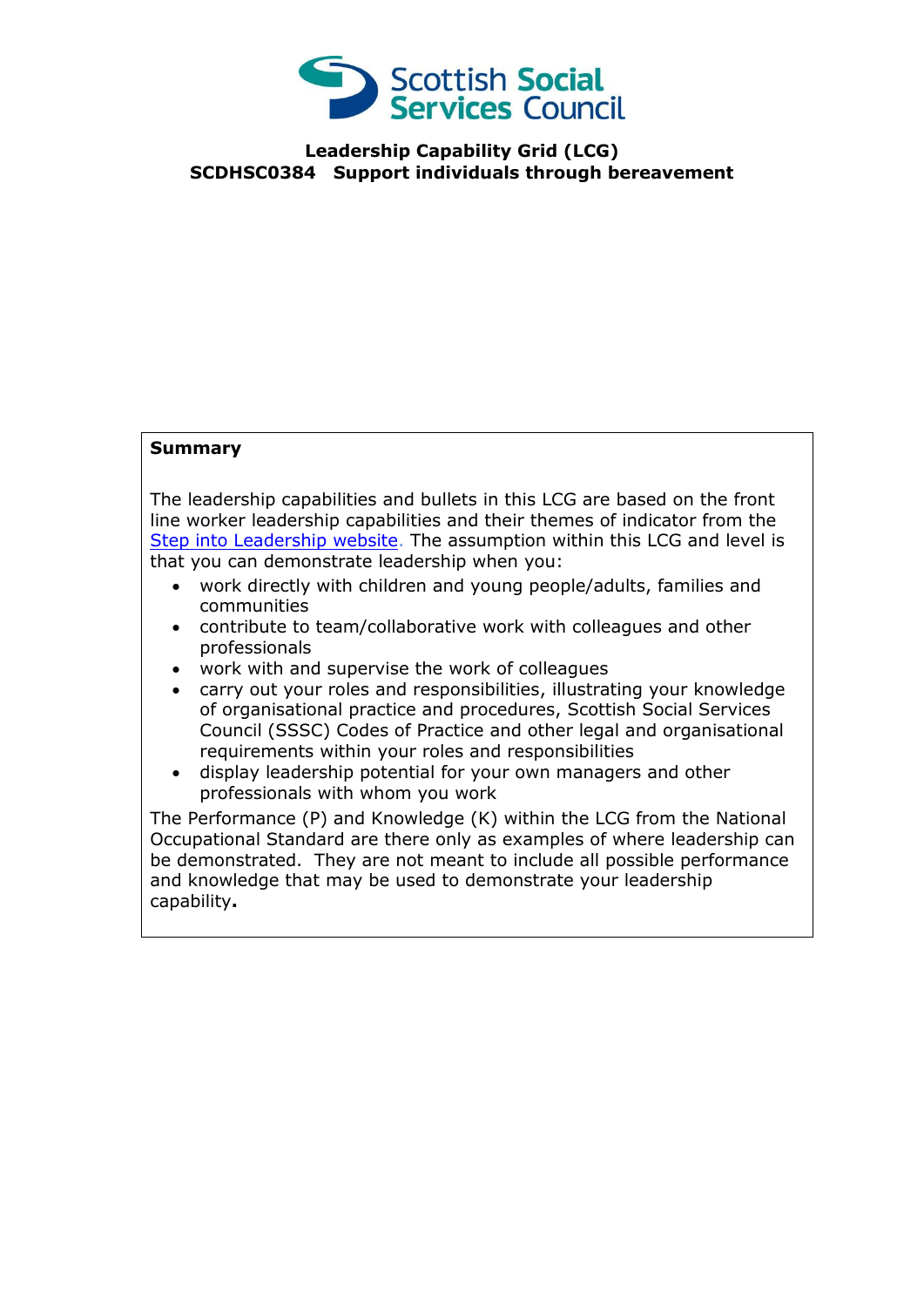

## **Leadership Capability Grid (LCG) SCDHSC0384 Support individuals through bereavement**

| Leadership<br>capabilities                 | When supporting individuals through bereavement you can<br>demonstrate leadership capabilities by:                                                                                                                                                                                                                                                                                                                                                                                                                                                                                                                                                                                                                                                                                                                                                                                                         |
|--------------------------------------------|------------------------------------------------------------------------------------------------------------------------------------------------------------------------------------------------------------------------------------------------------------------------------------------------------------------------------------------------------------------------------------------------------------------------------------------------------------------------------------------------------------------------------------------------------------------------------------------------------------------------------------------------------------------------------------------------------------------------------------------------------------------------------------------------------------------------------------------------------------------------------------------------------------|
| <b>Vision</b>                              | Providing a vision for those with whom you work and your organisation<br>when you:<br>• See how best to make a difference when providing active support ( $P2$ -<br>5, 7, 9-13, 15-25; K1-5, 11, 16, 24-25, 40-42)<br>Communicate and promote ownership of the vision when providing<br>$\bullet$<br>active support (P2-5, 7, 9-13, 15-25; K1-5, 11, 16, 24-25, 40-42),<br>seeking advice & support (P6, 14 16; K20, 43), working with others<br>(P8, 15, 16, 24; K40-42) and recording and reporting (K32-34)<br>• Promote social service values through active participation and<br>personalisation (P2-5, 7, 9-13, 15-16; K1-5, 11, 16, 24-25, 40-42) and<br>working with others ( $P_6$ , 8, 14-16, 24; K40-42) See the bigger picture<br>when demonstrating knowledge and practice of organisational, local and<br>national policies and procedures (P2-5, 7-13, 15-25; K6, 8-9, 26-27,<br>$32 - 34)$ |
| Self-<br>leadership                        | Displaying self leadership when you:<br>• Demonstrate and adapt leadership when supporting individuals through<br>bereavement (All $P$ ; K23)<br>Improve own leadership by seeking advice (P6, 14; K20), and self-<br>reflection (P1,10; K23, 36-37)<br>• Take intelligent risks when supporting individuals through bereavement<br>$(P7, 18, 24; K26-31, 40-42)$<br>• Demonstrate and promote resilience (All $P$ ; K3, 4, 19, 30, 40-42)<br>Challenge discrimination and oppression (K1, 4, 30, 35)<br>$\bullet$                                                                                                                                                                                                                                                                                                                                                                                         |
| <b>Motivating</b><br>and inspiring         | Motivating and inspiring others when you:<br>• Inspire people by personal example (P2-5, 7-13, 15-25; K14-20, 40-42<br>• Recognise and value the contribution of others (P2-5, 7-13, 15-25; K9-<br>10, 20, 37, 40-42)<br>• Support the creation of a learning and performance culture (P2-5, 7-13,<br>15-25; K16-20, 23, 40-42)                                                                                                                                                                                                                                                                                                                                                                                                                                                                                                                                                                            |
| <b>Empowering</b>                          | Empowering people when you:<br>• Enable leadership at all levels (P2-5, 7-13, 15-25; K8-9, 16-20, 40-42)<br>• Support the creation of a knowledge and management (P2-5, 7-13, 15-<br>25; K16-20, 23, 40-42)<br>Promote professional autonomy (P2-5, 7-13, 15-25; K16-20, 23-25,<br>$40 - 42$<br>• Involve people in development and improvement (P2-5, 7-13, 15-25;<br>$K16-20, 40-42)$                                                                                                                                                                                                                                                                                                                                                                                                                                                                                                                    |
| <b>Collaborating</b><br>and<br>influencing | Collaborating and influencing when you:<br>• Promote partnership working (P2-5, 7-13, 15-25; K11, 14-20, 40-42)<br>• Influence people (P2-5, 7-13, 15-25; K11, 14-20, 40-42)                                                                                                                                                                                                                                                                                                                                                                                                                                                                                                                                                                                                                                                                                                                               |